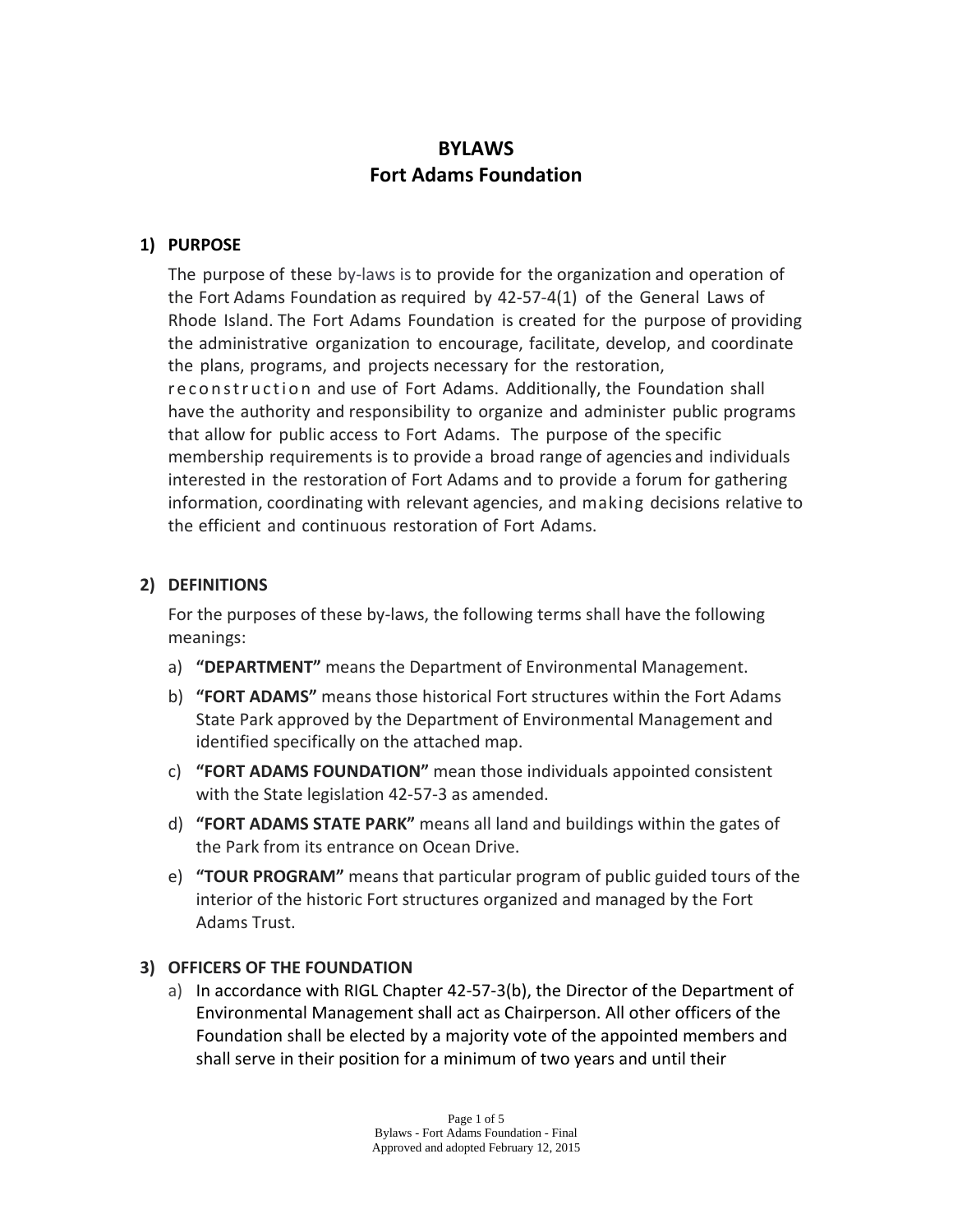successor is appointed. There shall be a minimum of the following officers; Chairperson, Vice Chairperson, and Secretary.

b) In the absence of the Chairperson, a regular or special meeting of the Foundation may be called to order by the Vice Chairperson or Secretary. If none of the officers are present, the meeting may only be called to order by a foundation member designated by the Chairperson for that specific meeting. This designation should be in writing and presented to the Foundation members present at the meeting prior to the call to order.

## **4) DUTIES OF THE OFFICERS**

- a) The Chairperson shall preside at all meetings of the Foundation. In his or her absence, the Vice Chairperson, the Secretary, or the Temporary Chairperson shall preside. The officer presiding shall call for each item in the order appearing on the agenda, unless otherwise determined by vote of the Foundation. The officer presiding shall recognize members desiring to speak and may, in his/her discretion, authorize any other person to address the Foundation. He/she shall receive motions and seconds, conduct votes on each person, and determine the prevailing side. The officer presiding shall vote in each question.
- b) The Vice Chairperson shall perform the duties and exercise the powers of the Chairperson in the absence or incapacity of the Chairperson.
- c) The Secretary shall make arrangements for all meetings of the Foundation, shall notify all members thereof, and shall prepare an agenda for each meeting. He/she shall keep accurate and complete records of attendance and of the proceedings of the Foundation, recording all votes, and performing all duties incident to this office. The Secretary shall also keep written minutes of the Foundation meetings, and shall transmit the actions and recommendations of the Foundation to others as appropriate. The Secretary shall also be responsible for filing meeting notices and minutes in compliance with the State's Open Meeting Law, RIGL 42‐46.

#### **5) ATTENDANCE**

Members who miss more than three consecutive regular meetings without having submitted to the Foundation Secretary a notice of any reason for such absence shall be asked by letter to become more active on the Foundation. In the event of further absence, the Foundation may decide by majority vote to send a recommendation to the appointing authority asking that the appointment be reconsidered.

# **6) MEETINGS**

a) Regular meetings shall be held on a quarterly basis unless a different schedule is established by the Foundation. The time and place of the meetings shall be determined by the Secretary. The quorum necessary to open the meeting shall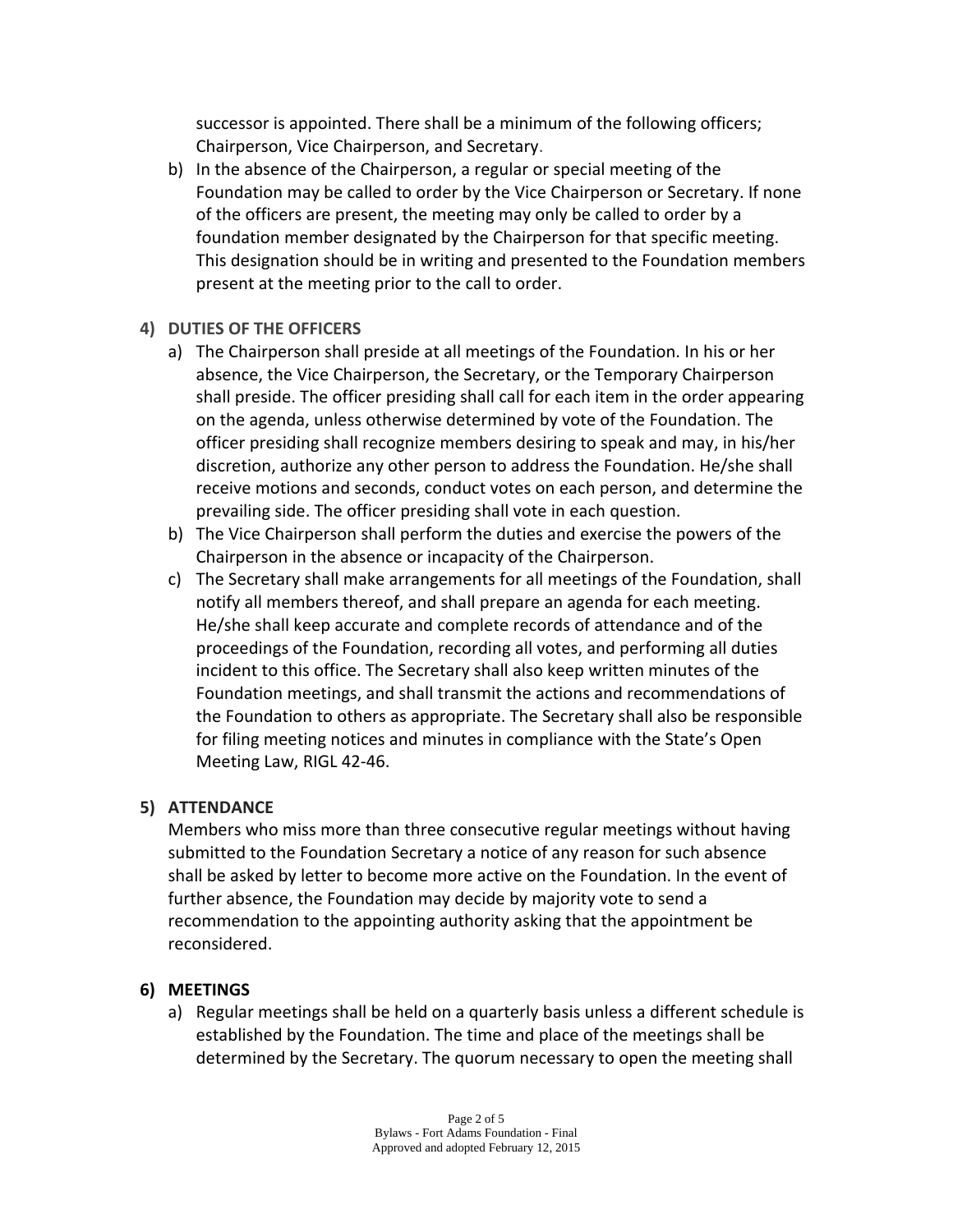be a majority of the voting members. A quorum necessary to continue a meeting once it has been opened by the Chairperson shall be three members.

- b) Special meetings may be held when necessary. The need for a special meeting may be brought to the attention of the Secretary by any Foundation member. The secretary shall then consult the Chairperson or, in his/her absence, the Vice Chairperson, who shall decide if the meeting shall be held and shall designate the time and place for such meetings. No meeting may be called to order by the Chairperson or individual acting as Chairperson for which a minimum of 48 hours' notice has not been delivered and acknowledged by a majority of the members.
- c) At least seven (7) days prior to each meeting, the Secretary shall prepare an agenda. The agenda for each regular meeting shall include the following:
	- (1) Approval of the minutes of the previous meeting
	- (2) Progress reports
	- (3) Items for action or discussion
	- (4) Other business
	- (5) Approval of outstanding bills
- d) The Secretary shall post all meeting notices in compliance with the State's Open Meeting Law, RIGL 42‐46.
- e) Any member of the Foundation may place an item on the agenda of any regular meeting under the heading "Other Business." Members of the staff, federal or state agencies, local governments, and the public may request to have an item placed on the agenda. Such request must be submitted to the Secretary in writing no later than two weeks before a regularly scheduled meeting. Copies of the agenda shall be sent to each Foundation member at least seven days before a regular Foundation meeting. Agendas shall also be sent to any person or organization requesting them.
- f) All persons appearing before the Foundation, either on their own behalf or in a representative capacity, shall conform to standards of reasonable and orderly conduct. If any person does not conform to such standards, the Foundation may decline to permit such person to appear before it in any proceeding.

#### **7) MEETING RECORDS AND VOTING**

- a) Minutes of each Foundation meeting shall be completed by the Secretary no later than two weeks after the meeting.
- b) The Secretary shall record the names of all members of the Foundation present or absent at each regular or special meeting as part of the minutes of that meeting.
- c) The Secretary shall file all meeting minutes in compliance with the State's Open Meeting Law, RIGL 42‐46.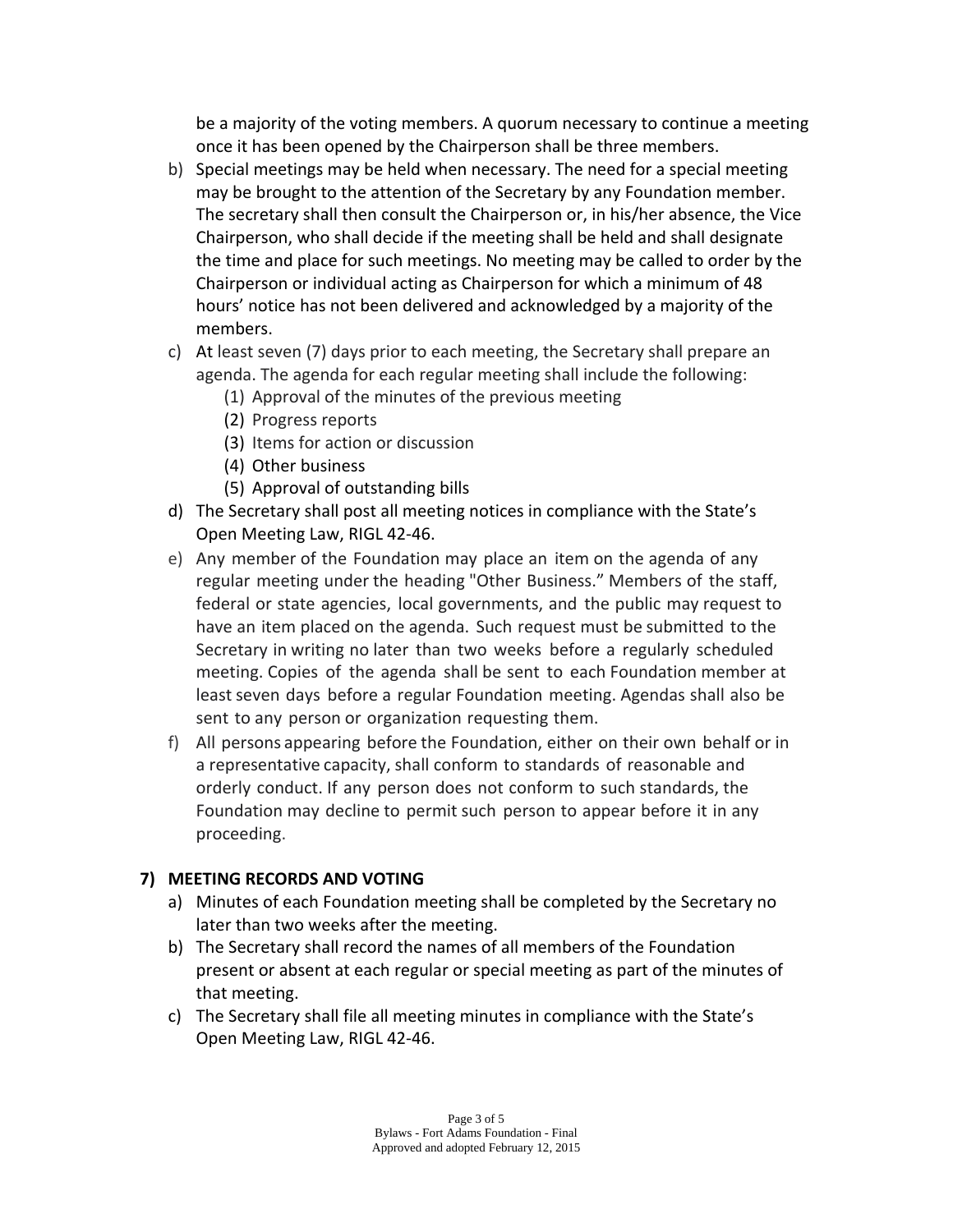- d) Each member shall be entitled to one vote on all issues presented at meetings at which the member is present. A majority vote is the primary decision making method. Majority is defined as a majority of the appointed membership present.
- e) A member voting on the prevailing side of a question may move for reconsideration of that question. Such motion shall be made and acted upon not later than adjournment of the first regular meeting following the meeting at which the question was initially decided.

## **8) COMMITTEES**

- a) Committees may be created to assist the Foundation to perform their required functions. Committees may have members from other than Foundation membership; however, the Chairperson of all Foundation Committees must be a Foundation member. Committees are appointed by the Foundation Chairperson as required and usually for a limited period of time and with a specific charge of responsibilities and time schedule for completion of their functions.
- b) Whenever a Committee memberfails to attend three consecutive scheduled meetings, the Committee Chairperson shall notify the Chairperson of such failure and may recommend the member's removal from the Committee. Meetings missed because of illness shall not be counted for this purpose.
- c) Committees shall meet as required. The time and place of the meetings shall be determined by the Committee. A majority of each committee shall constitute a quorum. Special meetings may be called at any time by the Chairperson of the Committee.
- d) Prior to each meeting, the Secretary of each Committee shall prepare an agenda. Copies of the agenda shall be sent to each committee member at least 7 days before the meeting.
- e) Minutes of each Committee meeting will be recorded by the Secretary of the Committee and forwarded to the Secretary of the Foundation. The Secretary of each Committee shall record the names of all members of that Committee present or absent at each regular or special meeting as part of the minutes of that meeting.
- f) Should a vacancy occur on the Committee either through resignation or for other reasons, the Secretary shall notify the Foundation. The Foundation Chairperson shall appoint a new member to fill the vacancy.

# **9) ACCESS TO FILES AND RECORDS**

a) It is the policy of the Fort Adams Foundation that itsfiles and recordsshall be available for inspection by the public to the fullest possible extent consistent with the Program's ability to pursue effectively its activities, with the rights of individuals to privacy, with the rights of persons to necessary confidentiality of proprietary information, with the need of the Foundation for frank policy